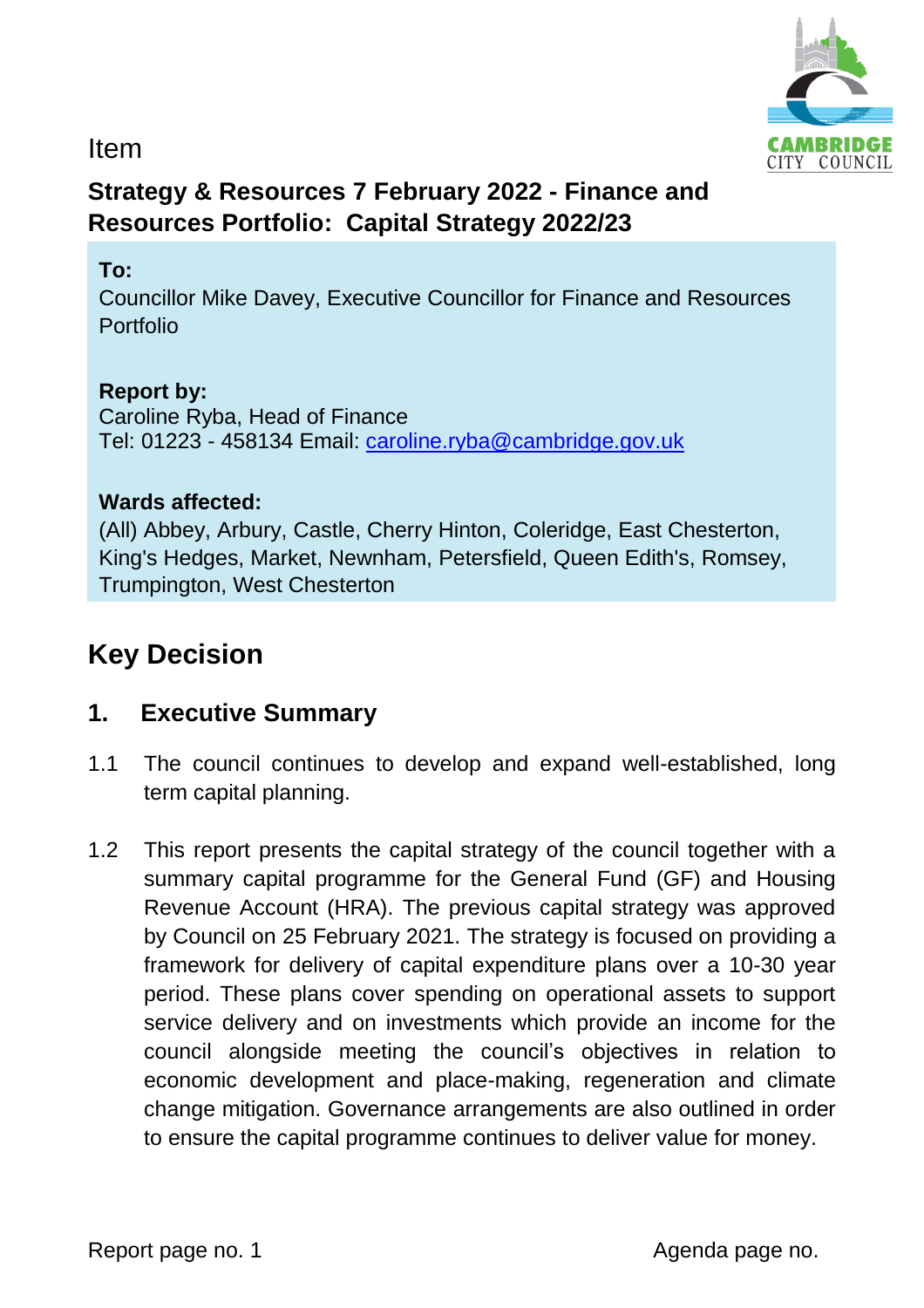- 1.3 The council has a substantial capital programme which is mainly guided by and supports the strategic aims of the council as outlined in the O*ne Cambridge – Fair for All* vision and defined in the *Annual Statement* as published on the council website.
- 1.4 The strategy has been updated to reflect:
	- Changes to the CIPFA Prudential Code (throughout, but particularly the definitions set out in paras 3.2 and 3.7 and the prudential indicators referred to in paras 5.14, 5.15 and 6.2)
	- The Our Cambridge programme (paras 4.3 and 4.13)
	- the ongoing development of a programme to build 1,000 new council homes in the 10 years from 2022 (para 4.12) and the study to improve the energy performance of council homes (para 4.15)

### **2 Section 151 officer report**

- 2.1 The council's Section 151 officer is required to report explicitly on the affordability and risk associated with the capital strategy.
- 2.2 As highlighted in the strategy the council ensures that capital projects and schemes are accompanied by detailed funding proposals. Where projects are to be funded from borrowing, either internally from cash balances or externally, a prudent Minimum Revenue Provision charge is made. The council has not borrowed externally to fund capital expenditure in the recent past, the current external borrowing representing debt incurred on the transition from the old housing subsidy system to HRA self-financing.
- 2.3 Where the council has expanded its commercial activities by purchasing additional commercial properties or by making loans to subsidiaries and joint ventures to facilitate the provision of intermediate housing or the development of sites for market and affordable housing, it ensures that the risks taken are proportionate to the size and scale of the authority. Legal advice is taken alongside the completion of appropriate due diligence and any loans are secured where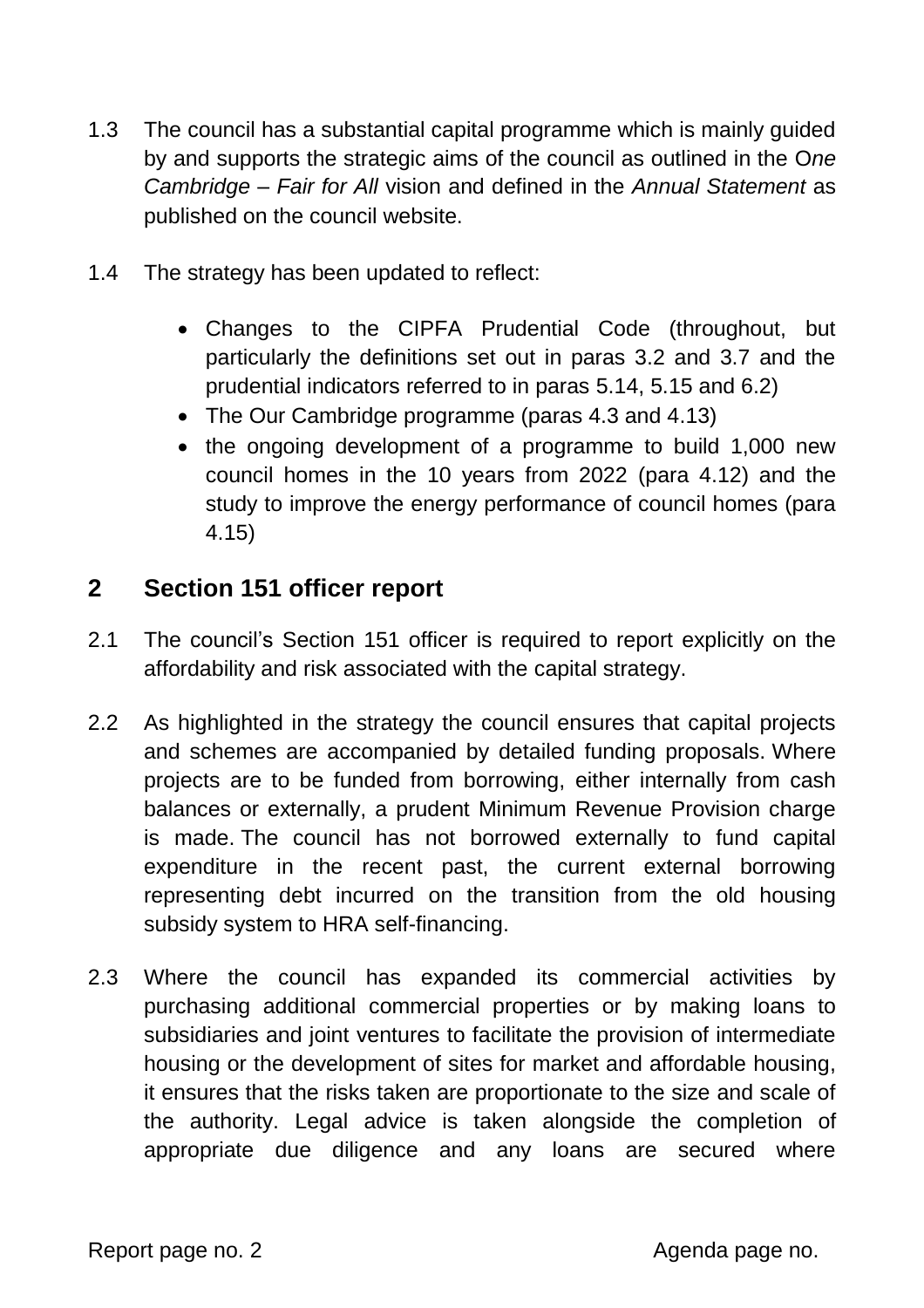appropriate. On projects undertaken by joint ventures the council monitors the expected repayment of loans and expected future surpluses carefully. The council has not borrowed externally to fund the increase in commercial activity.

- 2.4 External debt will be used to fund the redevelopment of the Park Street multi-storey car park and future housing developments within the HRA. The council is aware of the risks associated with borrowing for these purposes and will seek appropriate external advice.
- 2.5 External borrowing may also be used to fund the remainder of the capital programme where capital receipts and cash balances are insufficient. The level of capital spending will be reviewed annually for affordability in the Medium Term Finance Strategy (MTFS), before proposals are brought forward through the budget setting process.

### **3 Recommendations**

- 3.1 The Executive Councillor is asked to:
	- Recommend the capital strategy to Council; and
	- Note the summary capital programme

### **4. Implications**

#### **(a) Financial Implications**

The capital strategy underpins the Medium Term Financial Strategies (MTFSs) and Budget Setting Reports (BSRs) for the General Fund (GF) and Housing Revenue Account (HRA). The financial implications of the strategy are included within those documents. The treasury management implications of the strategy are summarised within the treasury management strategy statement.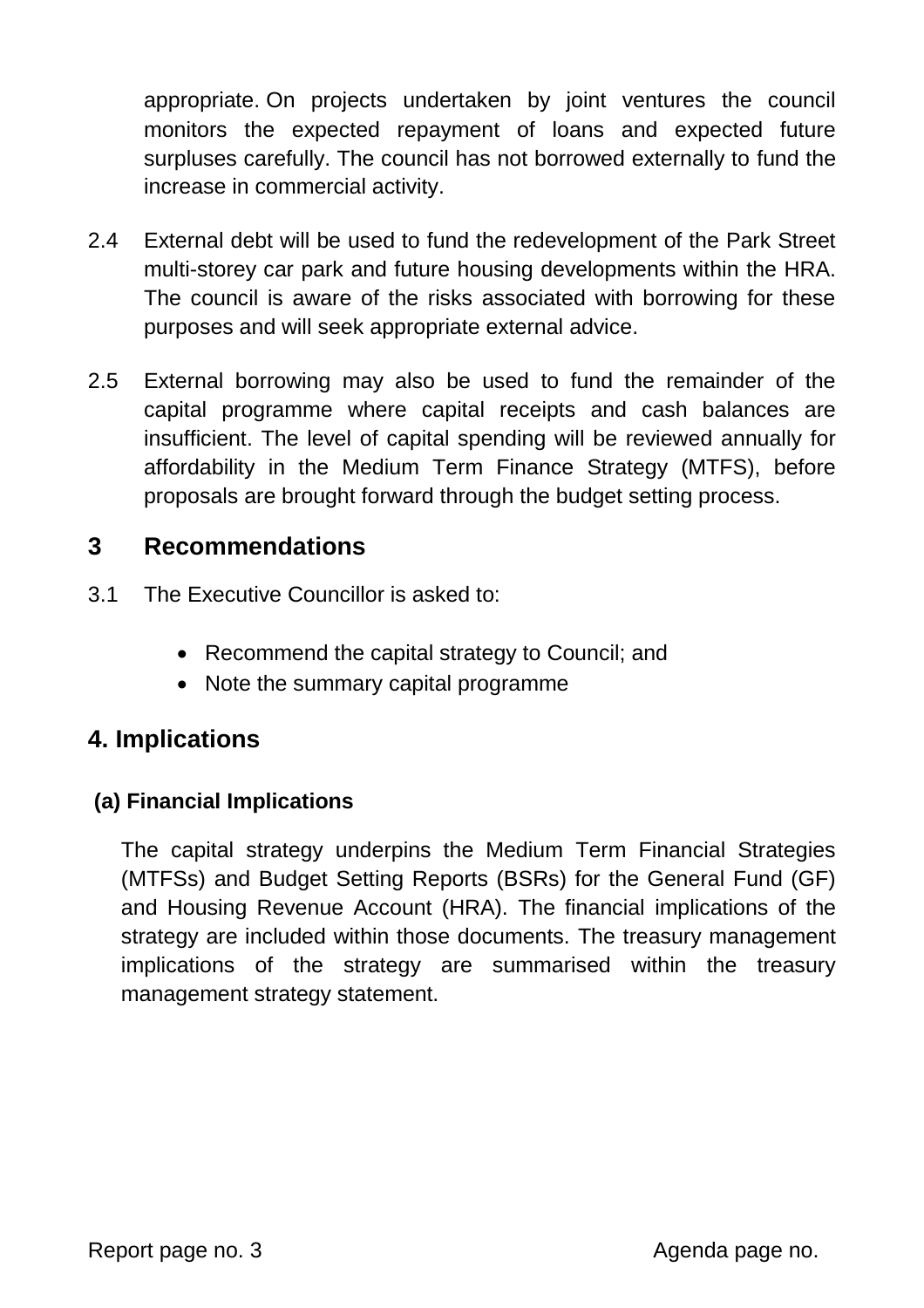### **(b) Staffing Implications**

The capital strategy is considered to be deliverable within current staff resources. However, this will be kept under review by management through the relevant programme boards.

#### **(c) Equality and Poverty Implications**

Decisions around individual items of capital expenditure, properties and investments will consider the equality and poverty implications as and when specific proposals are made.

#### **(d) Net Zero Carbon, Climate Change and Environmental Implications**

Decisions around individual items of capital expenditure, properties and investments will consider the environmental implications as and when specific proposals are made.

#### **(e) Procurement Implications**

There are no direct procurement implications arising from this report. Any subsequent actions will be undertaken in accordance with procurement regulations, contract procedure rules and any other related legislation.

#### **(f) Community Safety Implications**

None.

#### **5. Consultation and communication considerations**

Individual proposals arising from this strategy will be consulted on as appropriate.

#### **6. Background papers**

These background papers were used in the preparation of this report:

GF and HRA Budget Setting Reports 2022/23